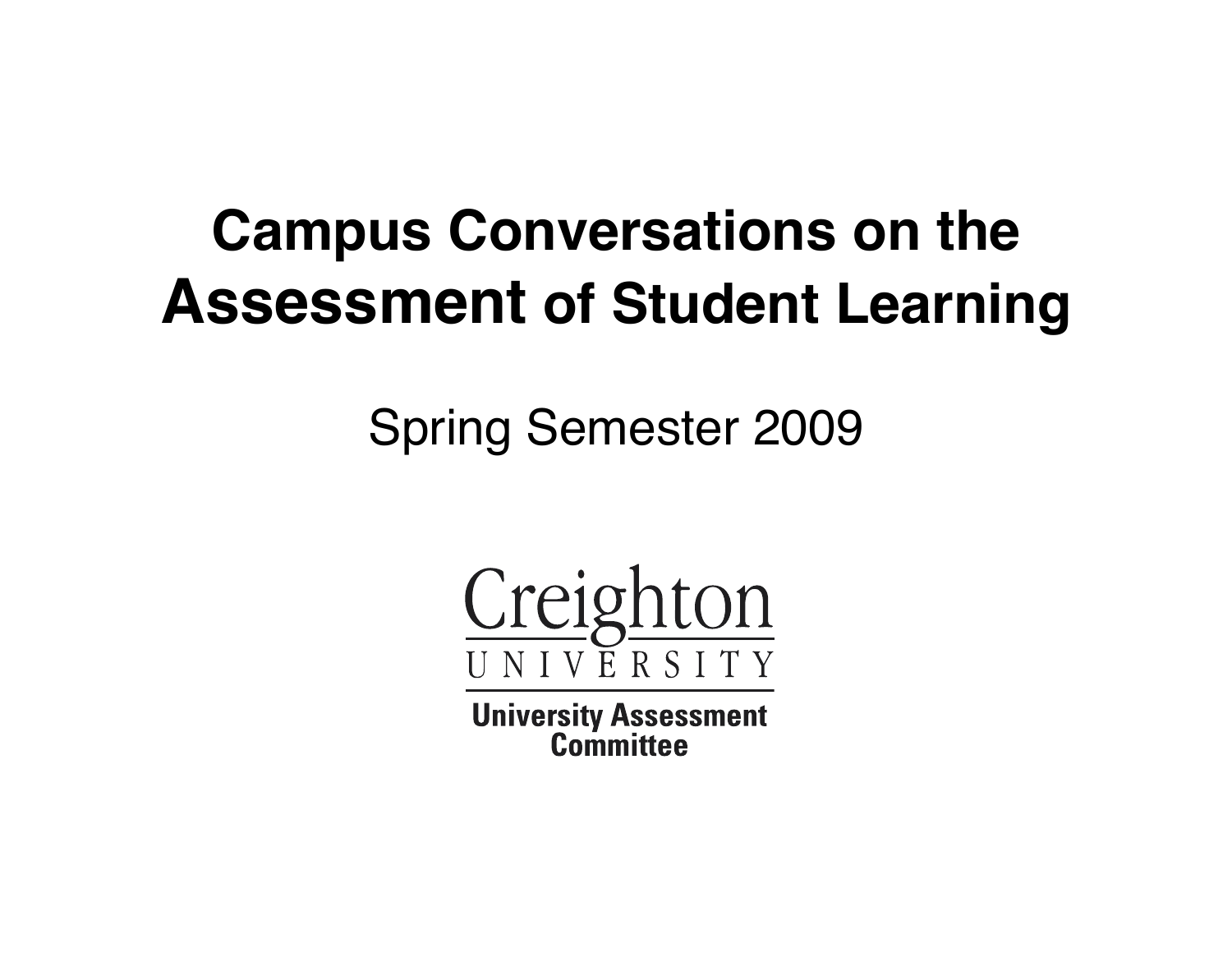# **Context (Past) Current Status (Present) Initiatives (Future)** - General

- Specific

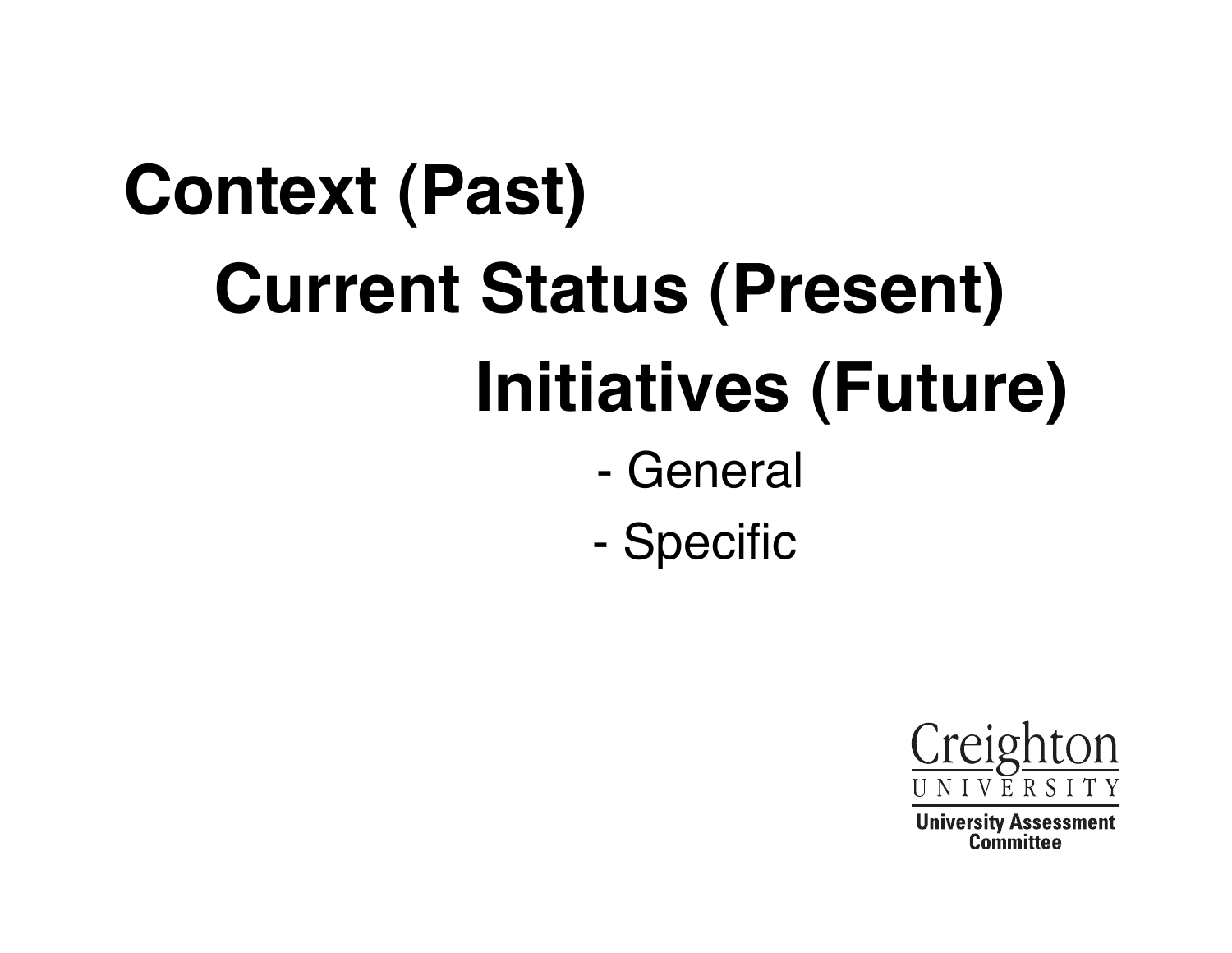#### **University Assessment Committee**  Members 2008-2009

- Lee Budesheim (A&S)
- Brenda Coppard (SPAHP)
- Maria Teresa Gaston (CCSJ)
- Kathryn Huggett (Medicine)
- Gail Jensen (Grad School)
- Jim Knudsen (CoBA)
- Jeff Maciejewski (A&S)
- Tom Meng (Dentistry)
- Michael Monaghan (SPAHP)
- Tom Kelly (A&S)
- Fran Klein (A&S)
- Joan Norris (Nursing)
- Colette O'Meara-Hansen (DoIT)
- Richard Rossi (Student Services)
- Palma Strand (Law)
- Richard Super (RSP)
- Paul Turner (SPAHP)
- Stephanie Wernig (Institutional Research)
- Mary Ann Danielson, Chair (Office of Academic Excellence and Assessment)

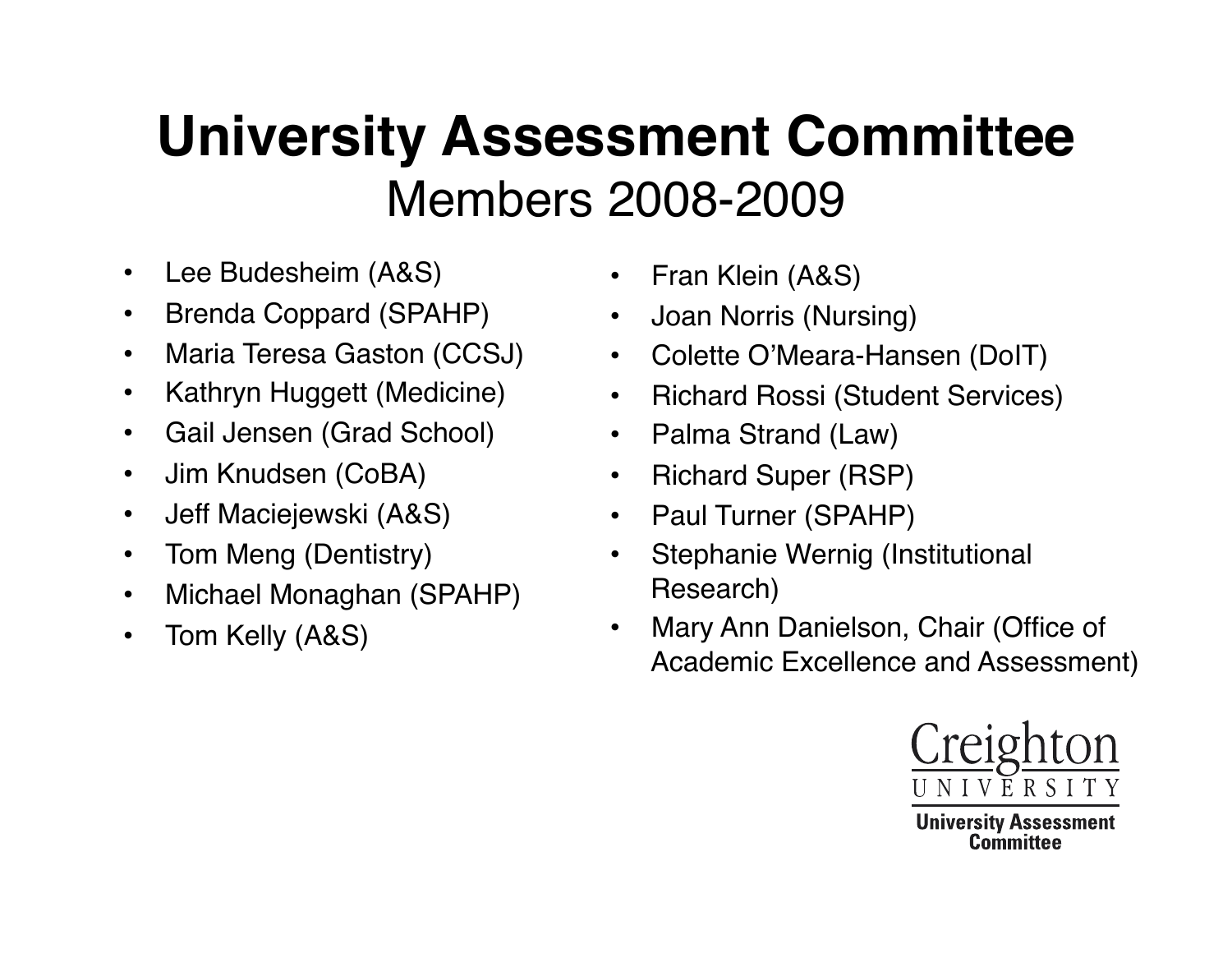## **Context**

- Self-study in preparation for accreditation visit by Higher Learning Commission of North Central Association of Colleges and Universities
- Identification of three general needs:
	- 1. Coordination of existing assessment work on campus
	- 2. Explicit university-wide articulation of values and valued outcomes for student learning
	- 3. Holistic consideration of the experience of Creighton students

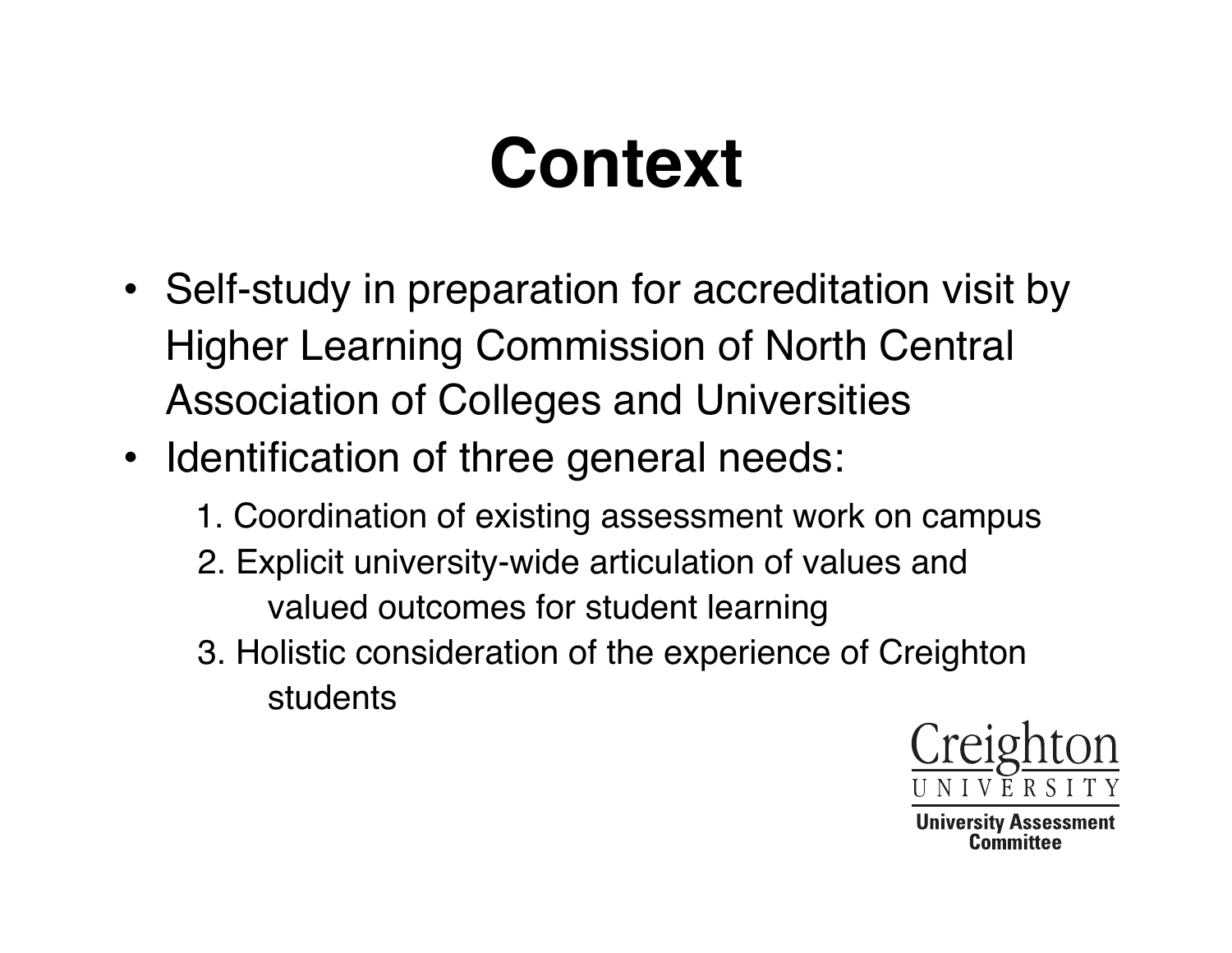#### **Context**

- Much of the necessary assessment work was found to be occurring already but not coordinated, explicit, articulated
- Creighton committed to four-year process of participation in the Academy for the Assessment of Student Learning to work on three identified areas of need
- Why the necessity?

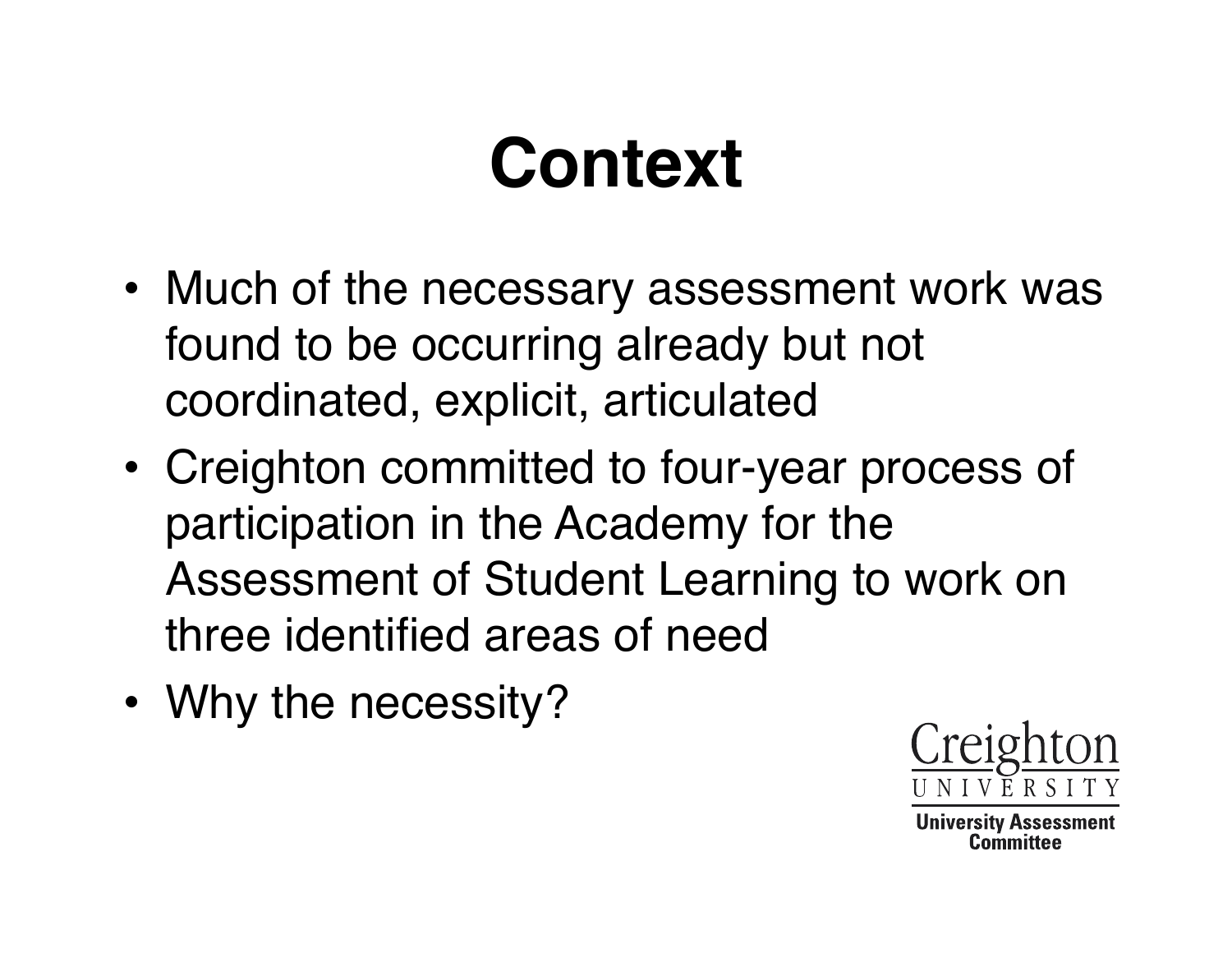- Assignment of lead role to University Assessment Committee with campus-wide representation
- Articulation of University Level Outcomes from
	- Mission Statement of Creighton University
	- Mission Statements of individual schools
	- Public statements by Father Schlegel

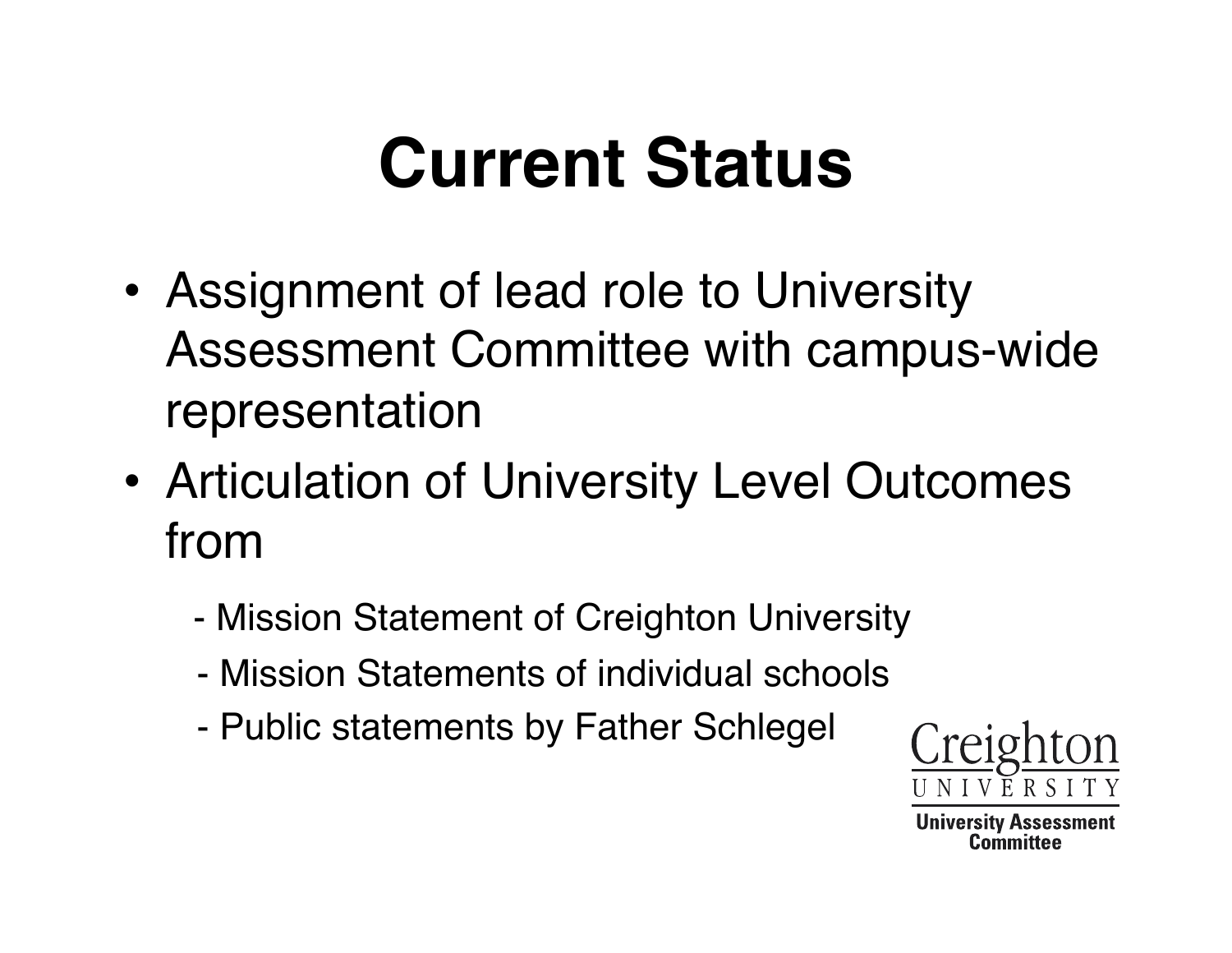Six University Level Outcomes

All Creighton graduates will demonstrate:

- 1. Disciplinary competence and/or professional proficiency,
- 2. critical thinking skills,
- 3. an ability to communicate clearly and effectively,

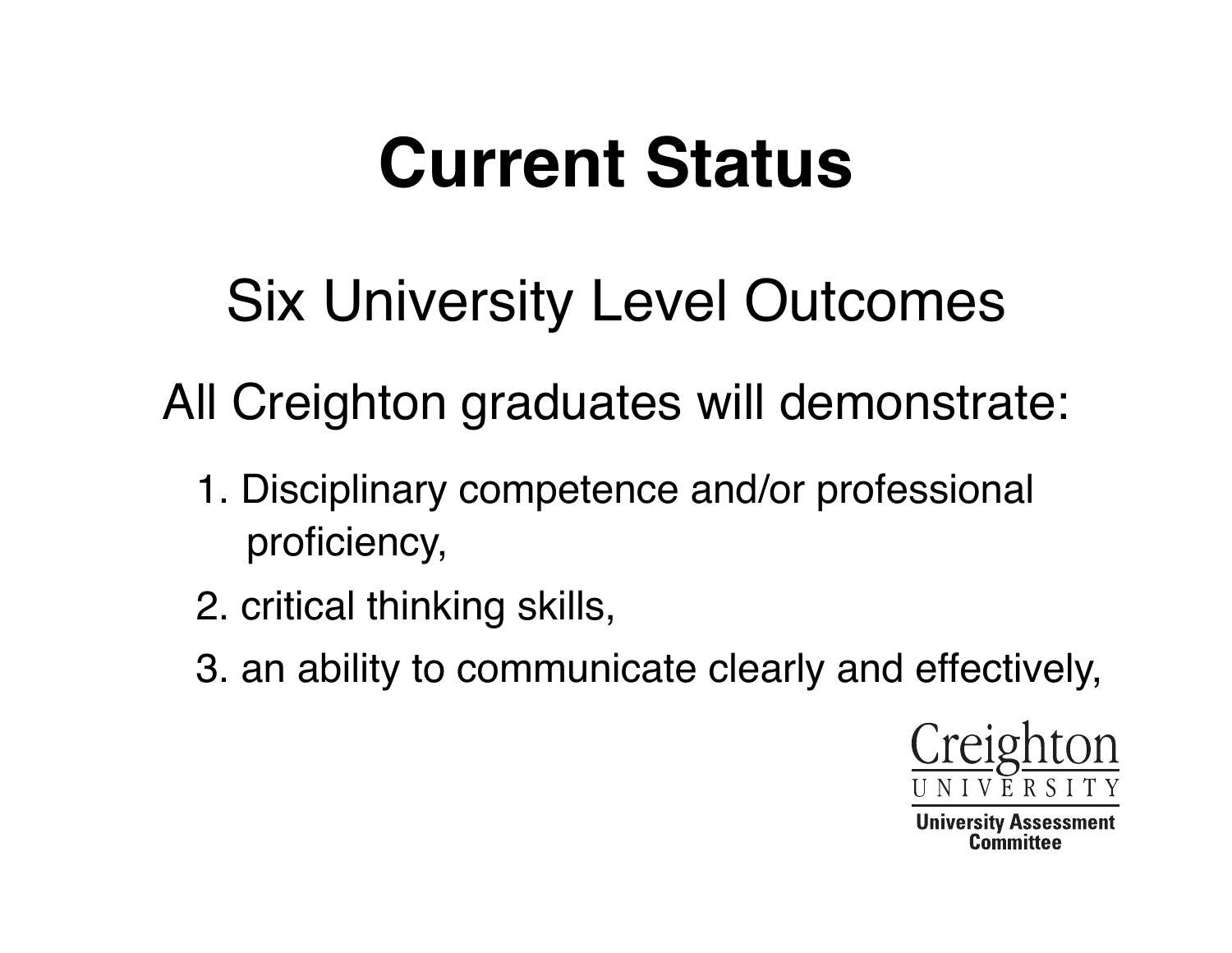- 4. Ignatian values, to include but not limited to a commitment to an exploration of faith and the promotion of justice,
- 5. deliberative reflection for personal and professional formation, and
- 6. an ability to effectively work across race, ethnicity, culture, gender, religion, and sexual orientation.

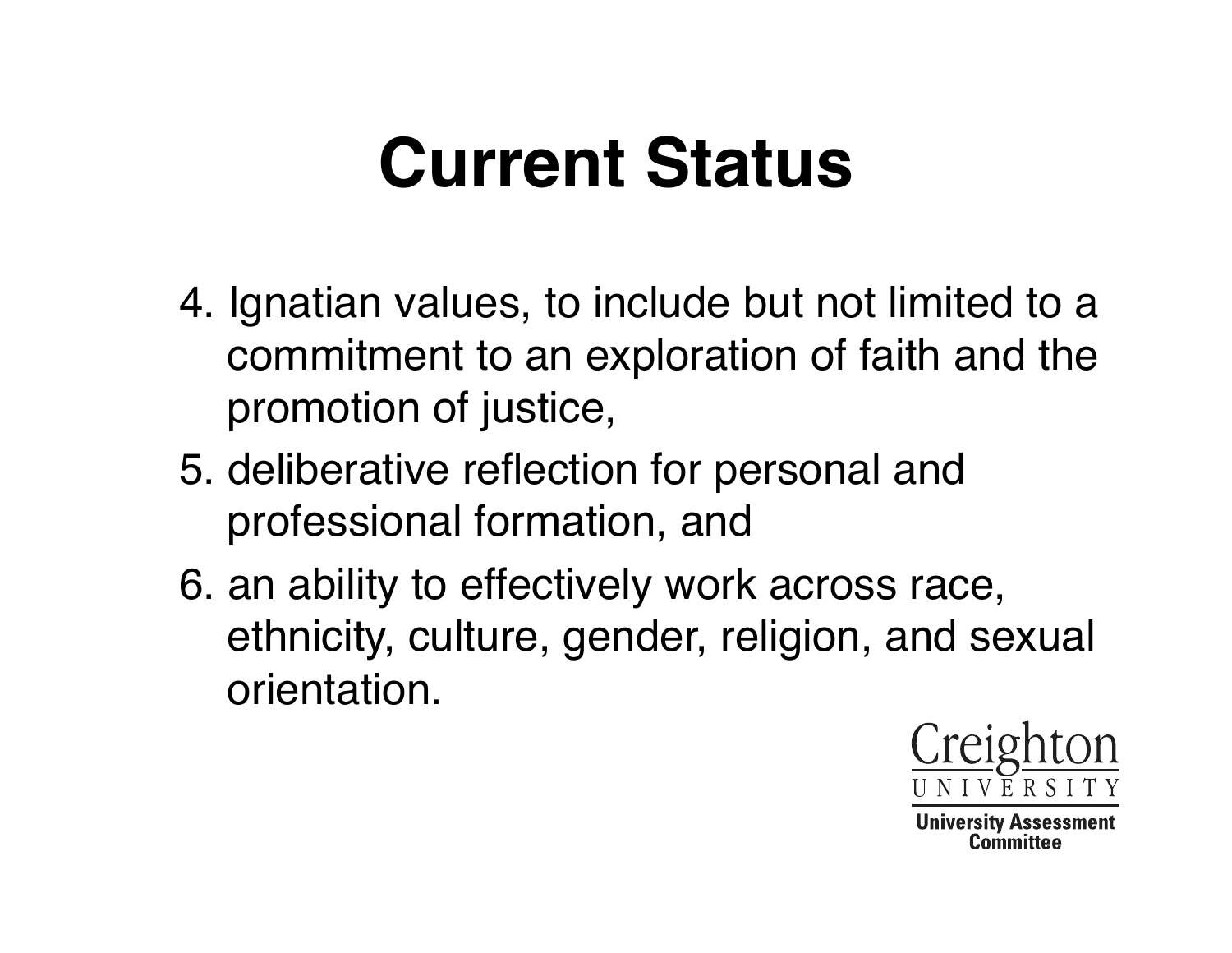University Level Outcomes

- Are phrased generally and invite interpretation and appropriate application by individual schools and departments
- Give individual schools the ability to align them with existing goals and specific accreditation requirements
- 4., 5., and 6. in particular recognize Creighton's Jesuit, Catholic character, are less developed, and call for focused attention

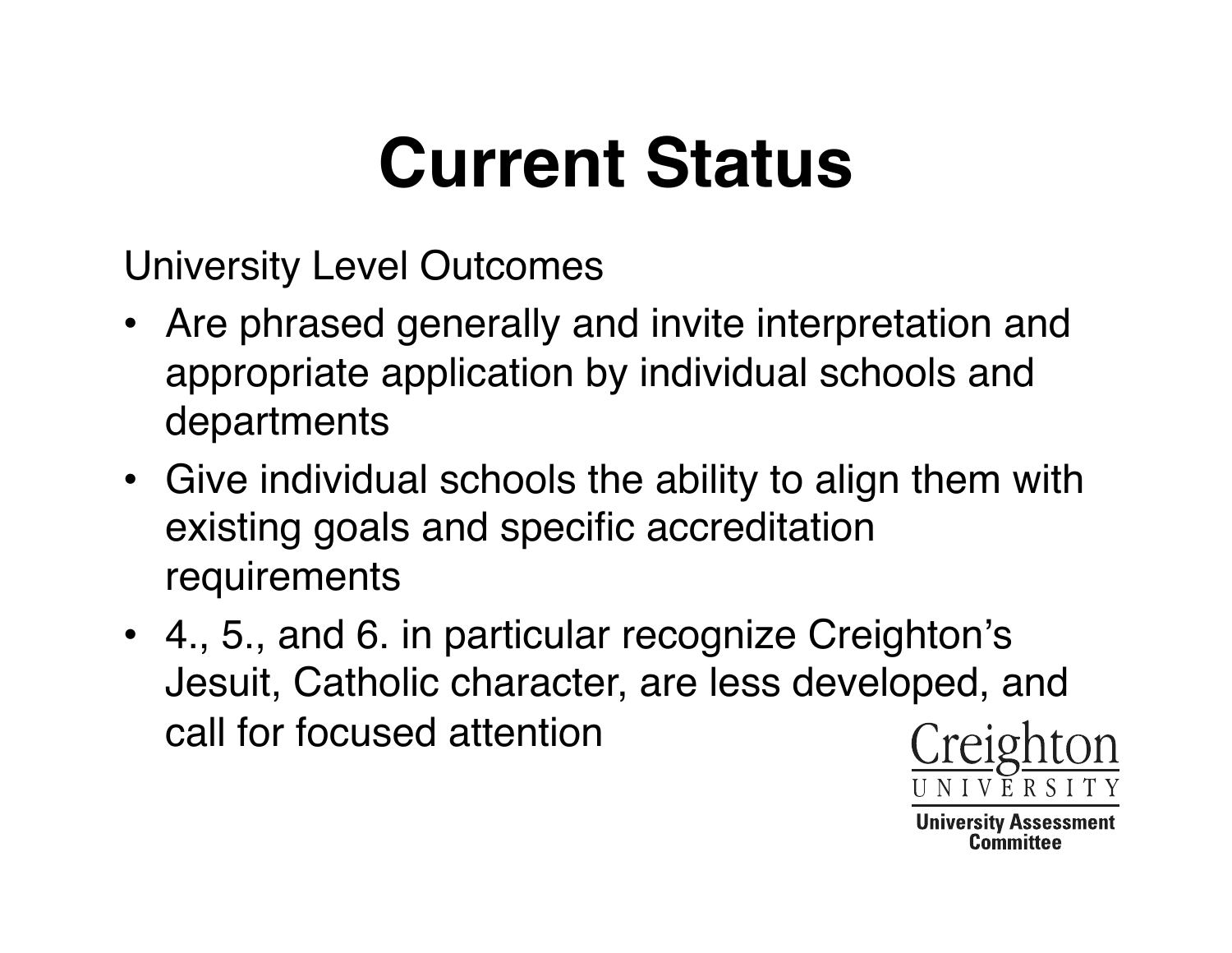Poised now at the beginning of the next stage:

- Data collection and organization as to University Level Outcomes from schools, especially with regards to 1., 2., and 3.
- Campus conversations regarding 4., 5., & 6.
- Identification, peer review, and sharing of assessment practices currently being used across schools and programs

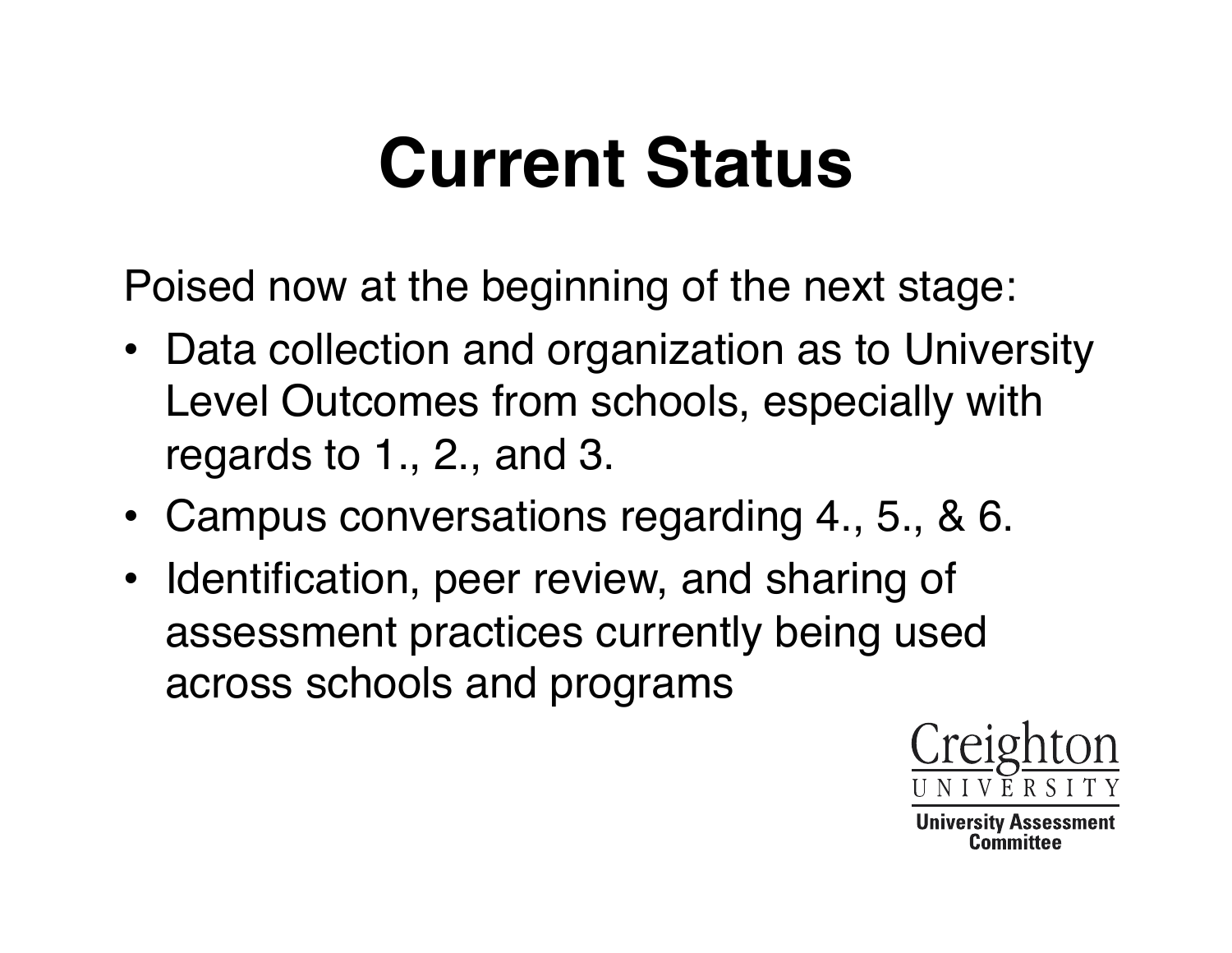# **Initiatives (General)**

"Outside In"

Accrediting Bodies

- traditionally have focused on 1., 2., and 3.
- increasing focus on 4., 5., and 6.
- \* Note that University Level Outcomes apply to programs rather than individual classes or opportunities.

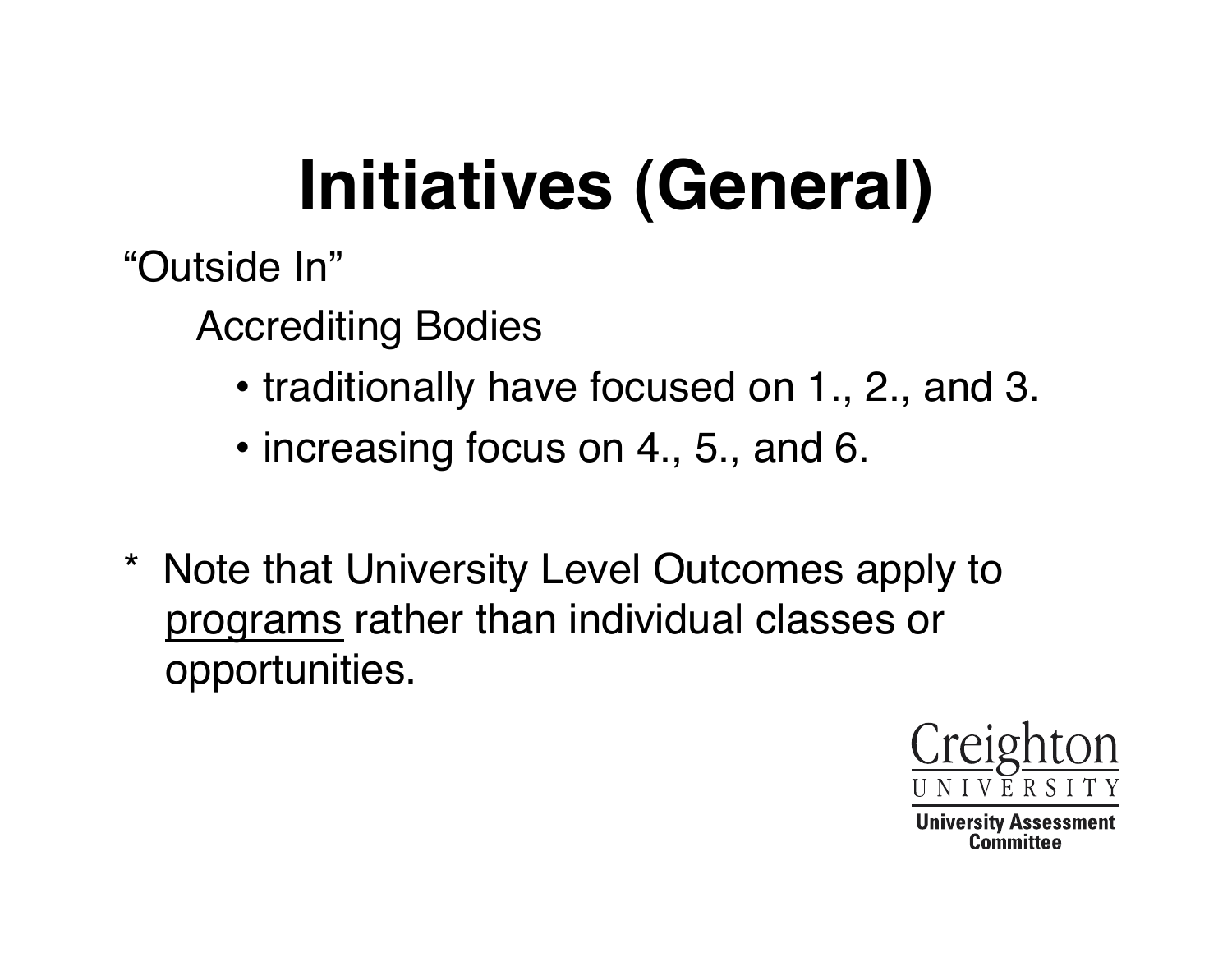# **Initiatives (General)**

"Inside Out"

Faculty Inquiry

- Empowering change for continuous quality improvement
- Creating continuous feedback loops: "How do we get better?"
- "What will we not do this year that we did last year?"

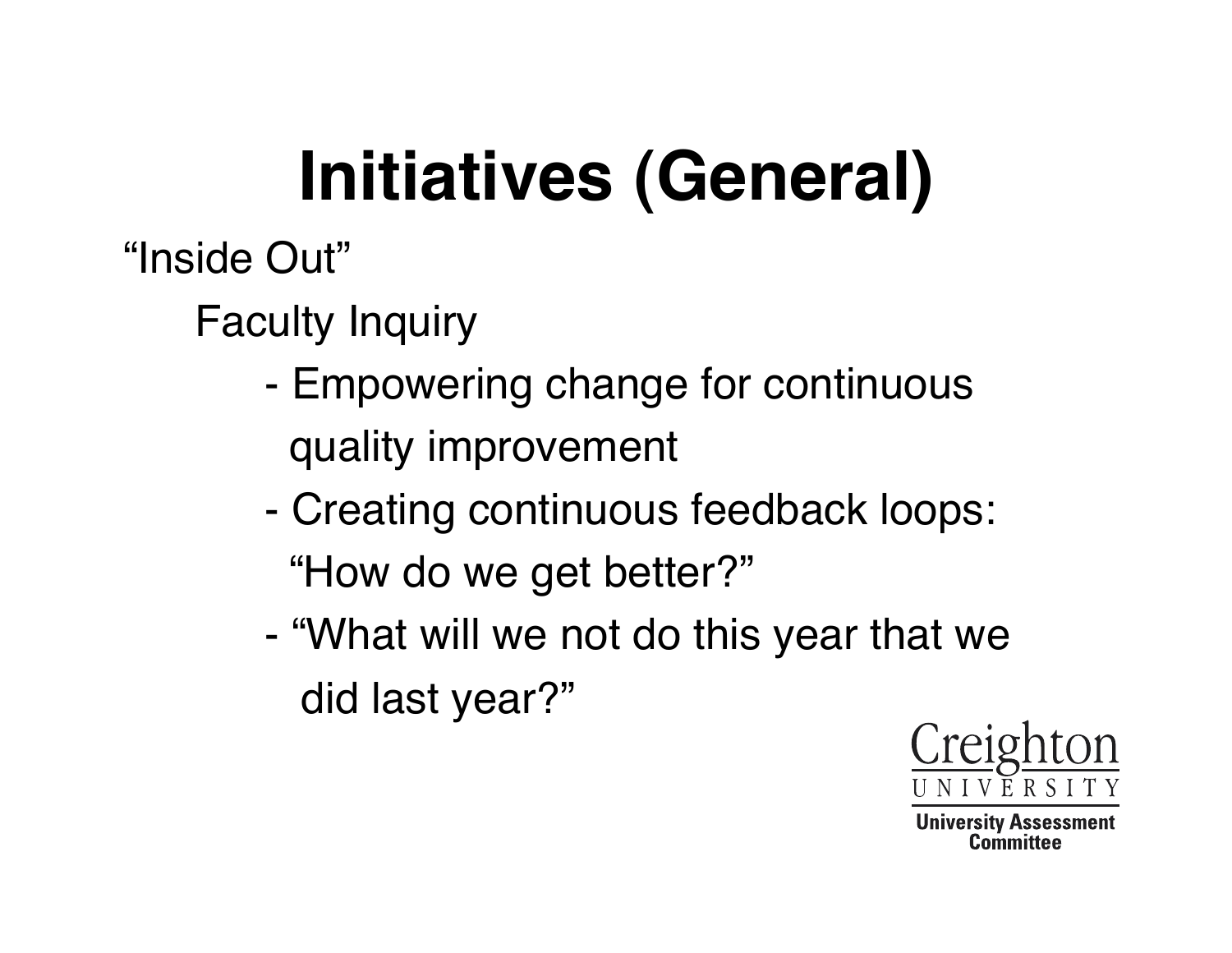# **Initiatives (Specific)**

Spring 2009:

Individual school initiatives on chosen University Level Outcome—examples:

- Faculty work this spring to be incorporated in syllabi in the fall
- Faculty discussions of program-level coverage of all six University Level Outcomes
- Paired conversations—one school with another sharing assessment practices

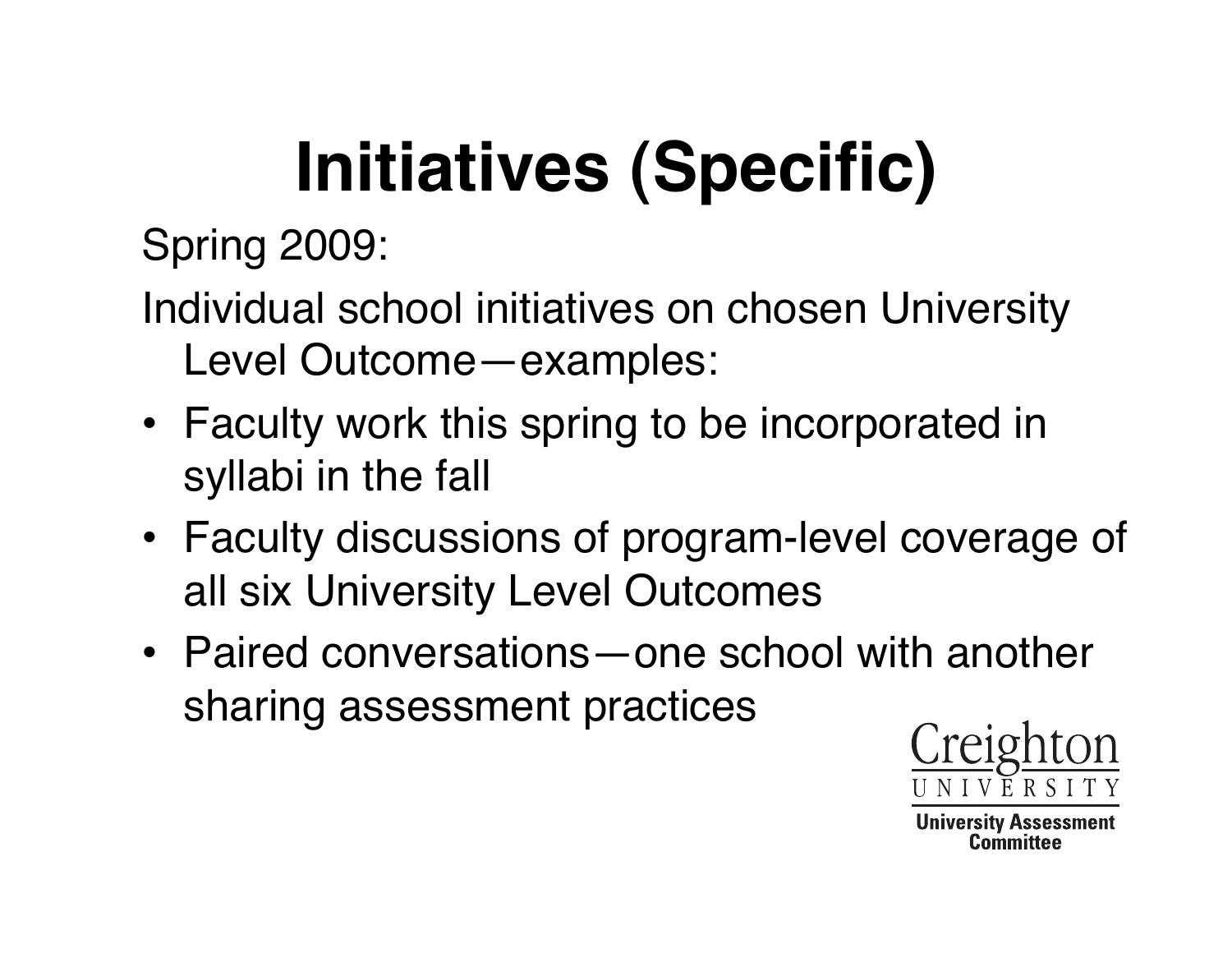# **Initiatives (Specific)**

- Data collection
- Campus-wide conversations regarding 5. deliberative reflection for personal and professional formation
- Focus on full set of student experiences
- University Assessment Committee as resource

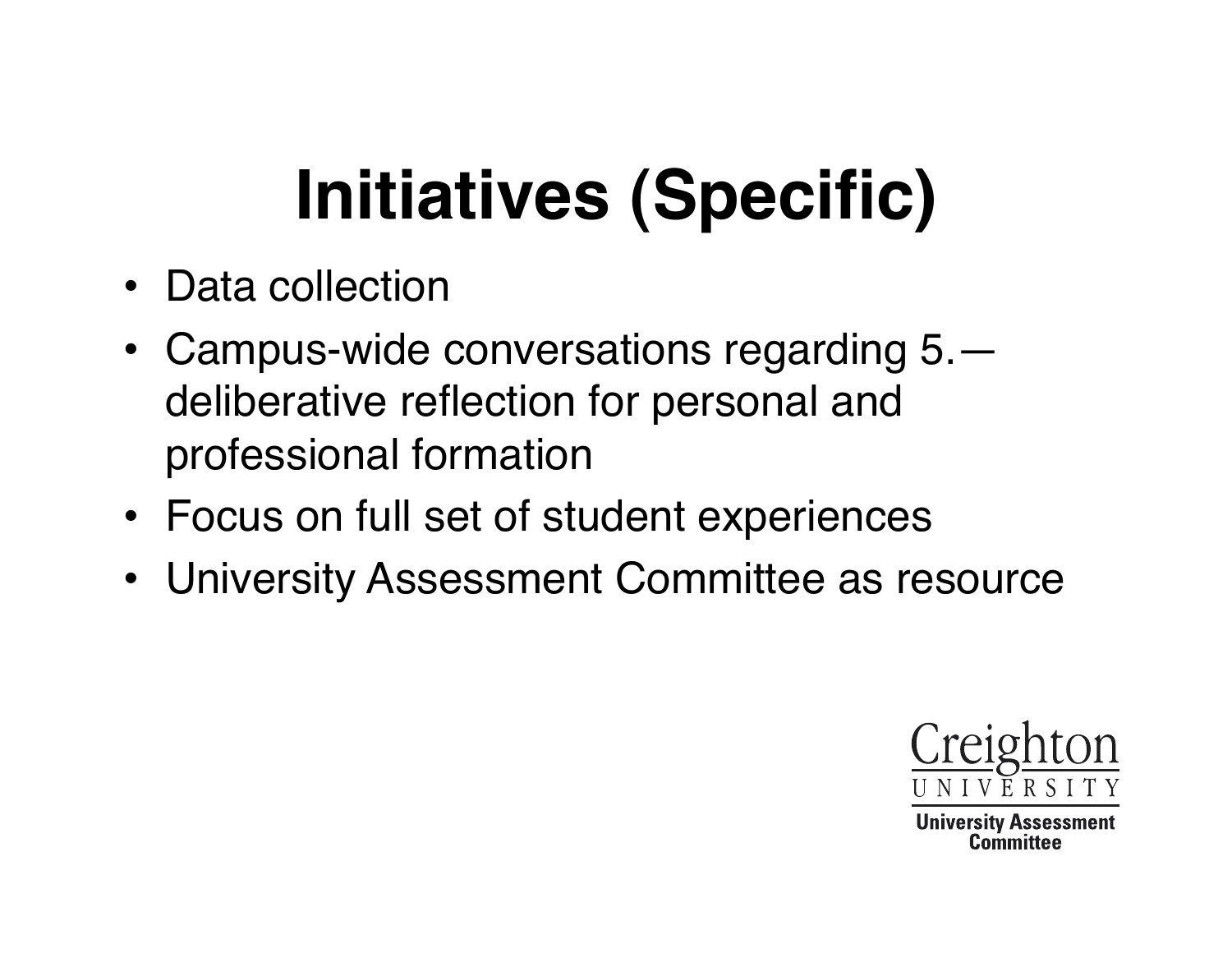## **Conclusions**

- Not new—already doing this
- Makes assessment explicit and creates unified message
- Using structures that are already in place
- Anticipate external (accreditation) requirements
- Clarify value added by Creighton in hard economic times for marketing purposes

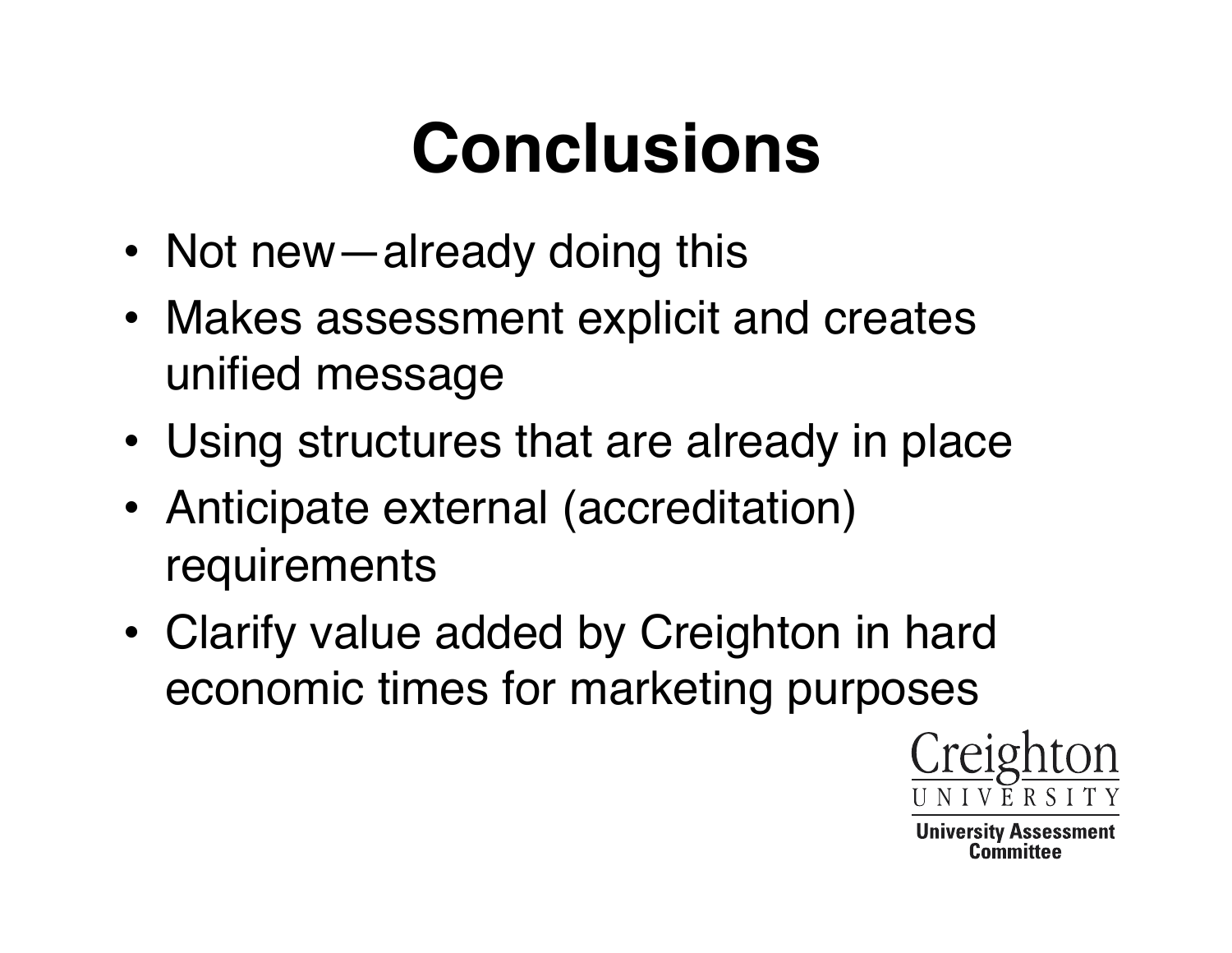## **Questions:**

- How can the University Assessment Committee be a resource?
- What are the individual schools' areas of strength from an assessment point of view?
- What areas have been or will be more challenging?
- What is the posture of the school's accrediting body?